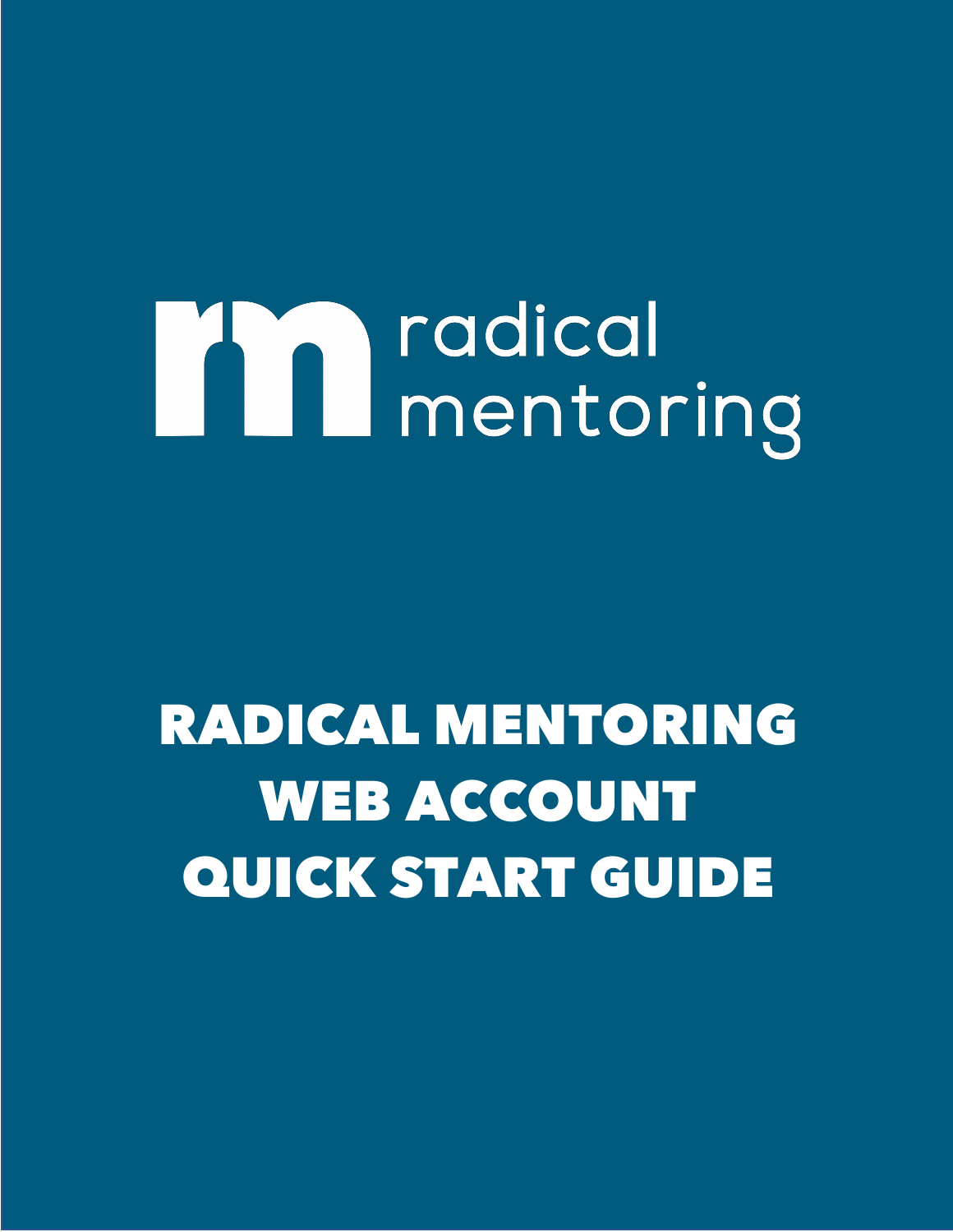## WELCOME

Thanks for creating a Radical Mentoring account! With all our resources at your fingertips, you're well on your way to launching men's small group mentoring at your church.

#### **Get started here: radicalmentoring.com/account.**

After logging into your account, you'll see a welcome screen featuring shortcuts to the four steps you will take to get ready for your launch: **Prepare**, **Equip**, **Connect**, and **Launch**.



You'll also see three options with resources you'll need at various steps along the way: **Tracks**, **Applications**, and **Surveys**. And a place where you can edit your **Profile**.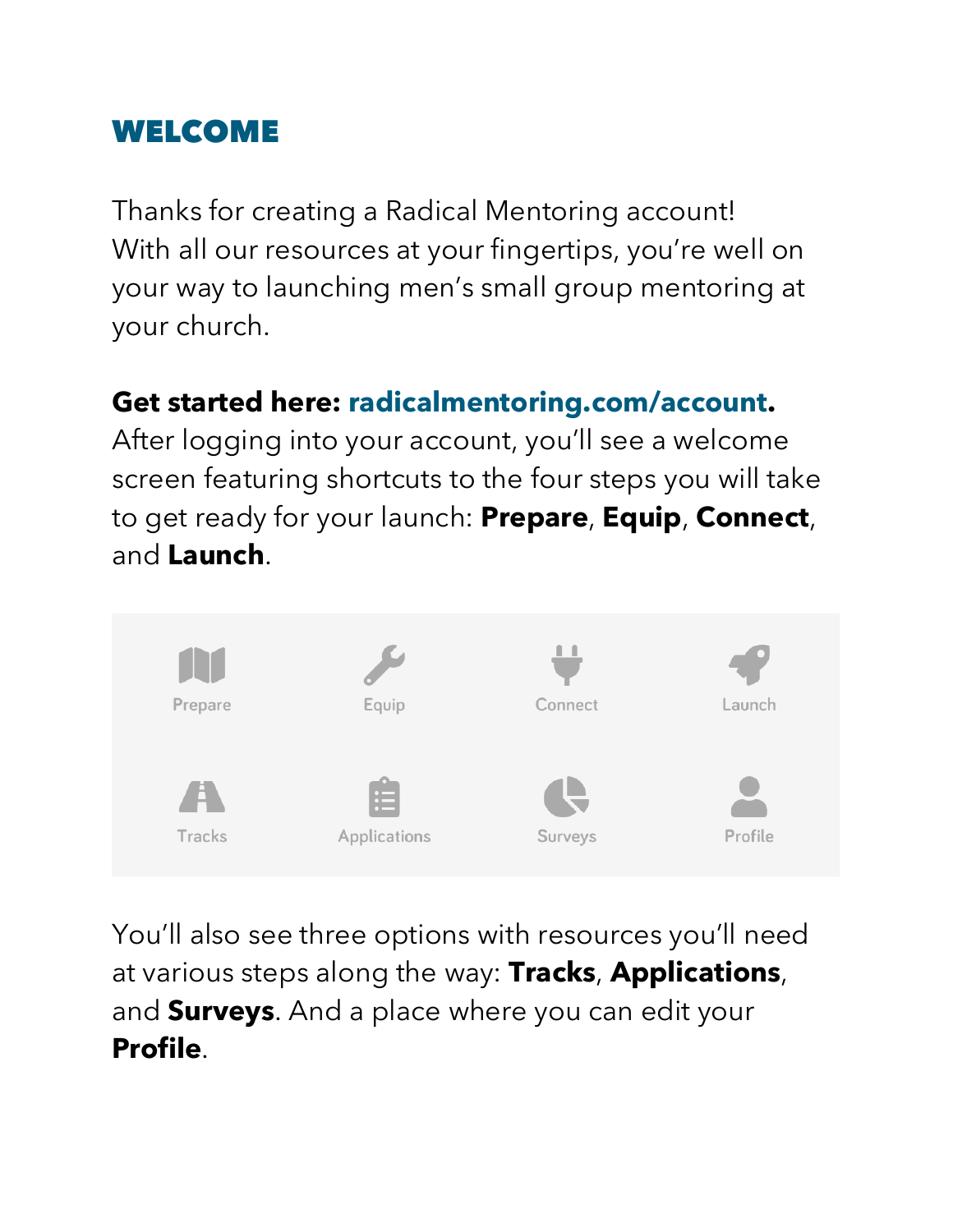

#### STEP 1: PREPARE

In this section, we'll help you identify who should be on your pre-launch team, what qualities to look for in your potential mentors, and an easy way to invite them to participate.

#### **Resources include:**

- Pre-written mentor invitation
- Downloadable Pre-Launch timeline



In this section, we'll help you train your mentors (if necessary). This includes all of the materials you'll need to prepare them for the mentoring season.

#### **Resources include:**

- Full agendas for Training Sessions 1 & 2
- All supporting documents for each session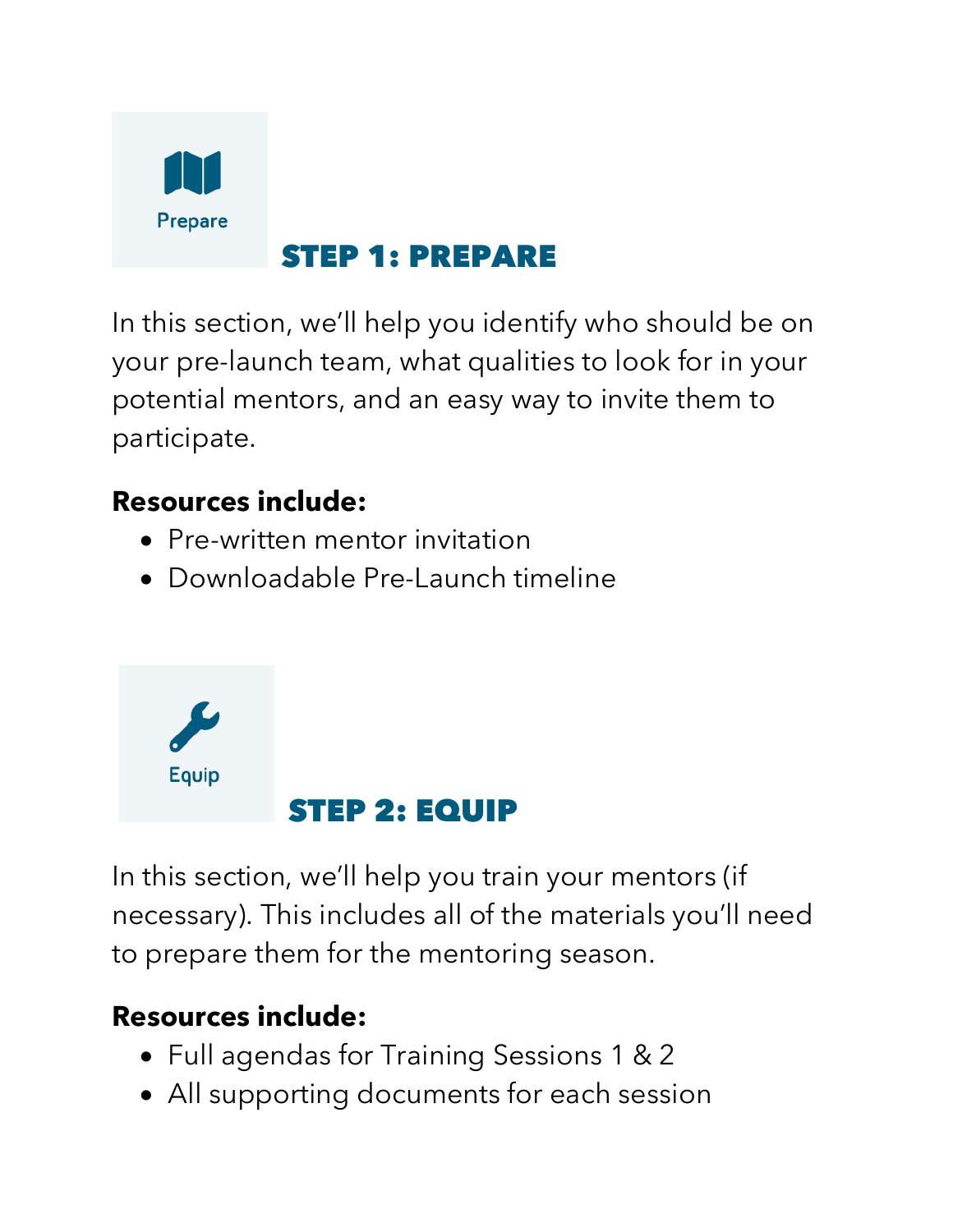

## STEP 3: CONNECT

In this section, we'll help you identify potential mentees and guide you on how to create your mentoring groups.

#### **Resources include:**

- Pre-written mentee invitations
- The Mentee Covenant, which we recommend be signed by each mentee and their wife



In this section, we'll help you kick off your mentoring season, providing resources for your first session and the Story Retreat each group will take in their second month.

#### **Resources include:**

- Mentor Preparation, Conversation Guides ,and other documents needed for each session
- Resources to help mentees prepare faith stories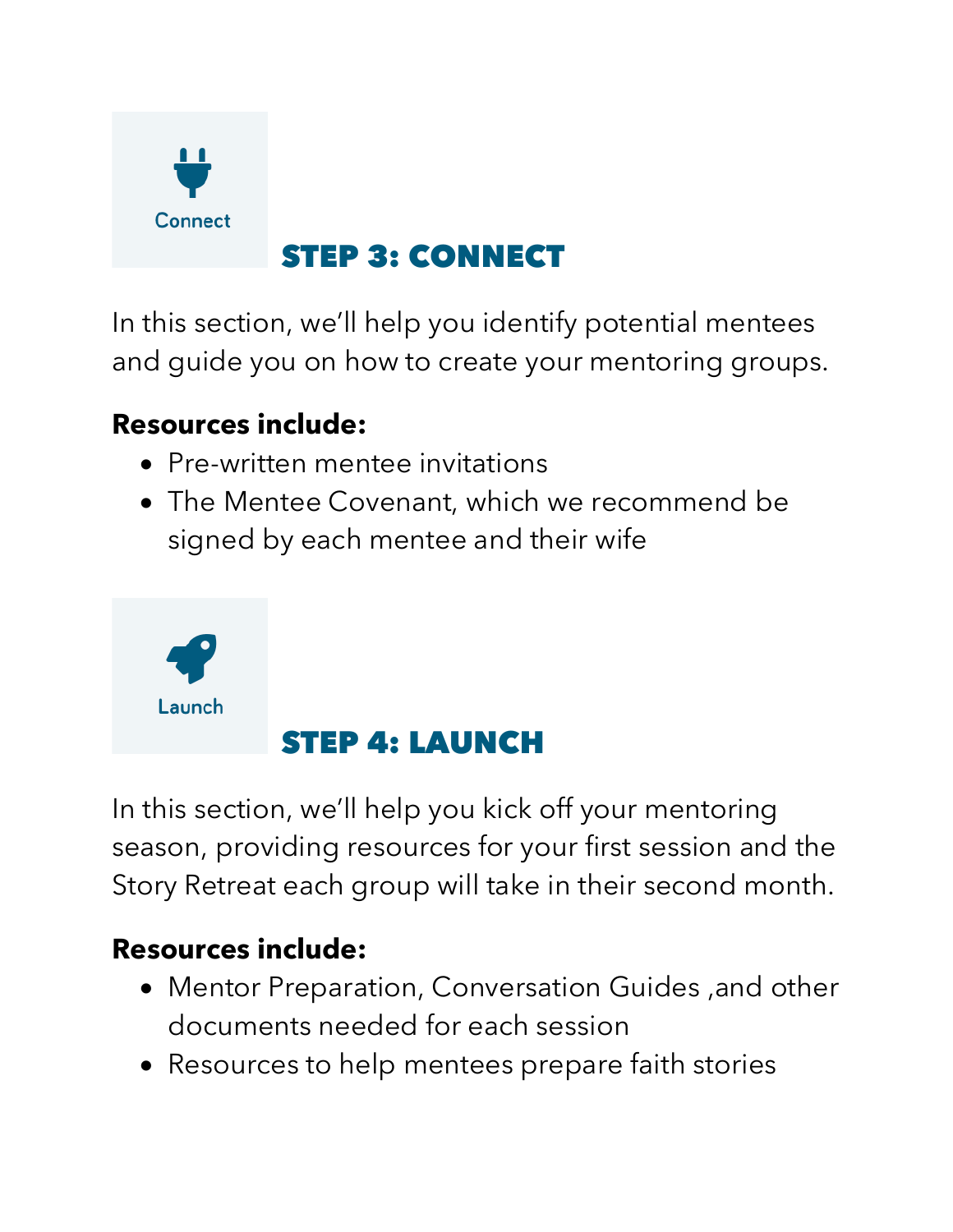

In this section, we'll help you set the framework for your full mentoring season. We provide both a 9 and 12 month Recommended Track as well as the ability to create a Custom Track from our 22 modules.



- **1. RECOMMENDED TRACK:** If you choose to follow our recommended tracks, we've created a one-page snapshot (Matrix) for you, as well as a Mentor Binder containing every document your mentors will need for the mentoring season.
- **2. CUSTOM TRACK:** If you choose to create your own track, we have provided instructions on how you can create your own Matrix and Mentor Binder.
- **3. SINGLES TRACK:** If you're going to have a group of singles, we've created a track with resources specifically for them.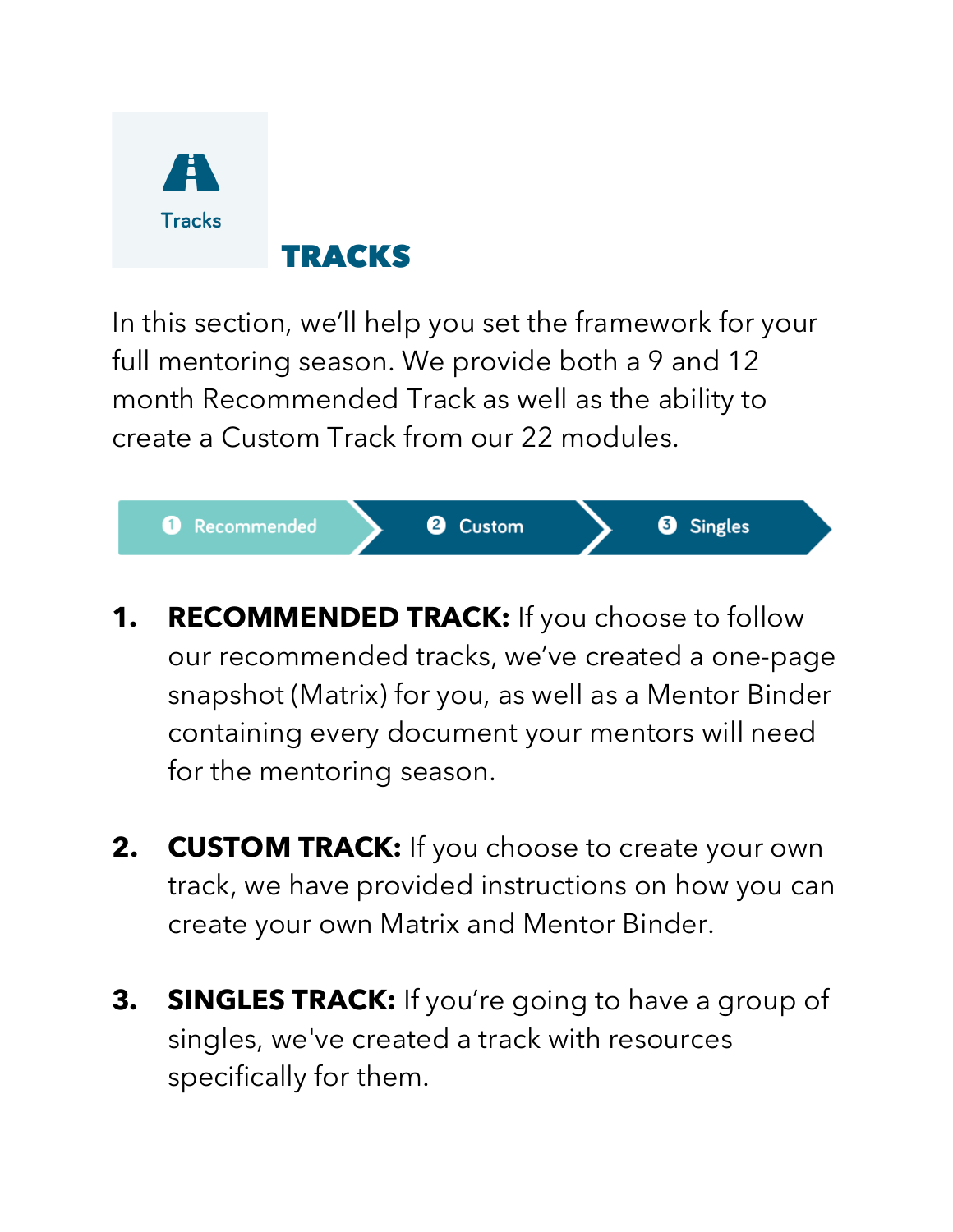**The following two additional resources are also included in your account. Both are important parts of the mentoring process.**



We highly recommend you have men apply to be a part of a mentoring group. Your account contains a custom link you can send to your potential applicants. When an application is received, you will get an email. You can also view all of the completed applications together on the Completed Applications page.

Mentee Application

Copy/paste link: https://radicalmentoring.com/applications/submit/23?mentor\_id=2